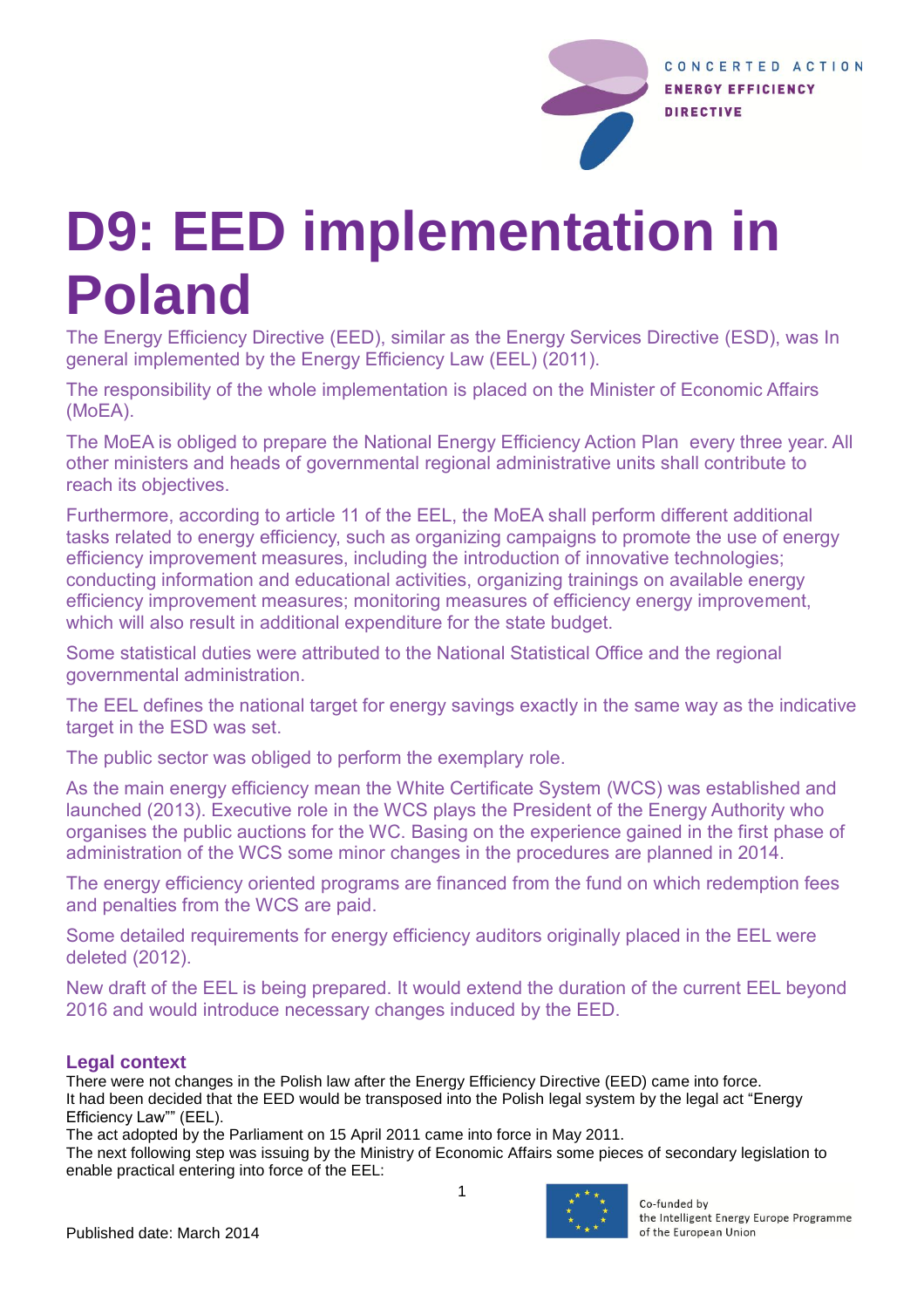

- 1. Decree of 10 August 2012 that detailed the procedure of energy efficiency audit and describes the methods of computing energy savings.
- 2. Decree of 4 September 2012 on the methods of computing primary energy savings for the purpose of the White Certificate System (WCS) and the compensation fee in the system.
- 3. Decree of 23 October 2012 on the procedures of the bid for the White Certificates and listed the eligible energy efficiency means eligible in the WCS.

The original EEL was amended on 10 October 2012. The amendment consisted in dropping the articles that defined specific requirements of the energy efficiency auditors. This move was mainly induced by the government's policy to open different occupations to make the market of services they provide more competitive and flexible.

# **Status of the implementation**

The statues of implementation of the EED is presented in tab. 1. Where relevant comments to the Energy Law were made.

| <b>EED</b>                                                       | <b>Energy Efficiency</b><br>Law | <b>Remarks</b>                                                                                                                                                                                                                                                                                                                          |  |  |
|------------------------------------------------------------------|---------------------------------|-----------------------------------------------------------------------------------------------------------------------------------------------------------------------------------------------------------------------------------------------------------------------------------------------------------------------------------------|--|--|
| SUBJECT, MATTER, DEFINITIONS AND ENERGY EFFICIENCY TARGETS<br>L. |                                 |                                                                                                                                                                                                                                                                                                                                         |  |  |
| Article 1<br>Subject, matter<br>and scope                        | Article 1<br>Article 2          | Subjects in line with the ESD.<br>Scope of application:<br>military equipment and installations are excluded,<br>industries under the ETS excluded (Annex I to<br>$\bullet$<br>Directive 2003/87/EC),<br>extended by adding plant auxiliary services (power<br>$\bullet$<br>plant own energy consumption).                              |  |  |
| Article 2<br>Definitions                                         | Article 3                       | Definitions entirely in line with EED.<br>Some new definition added beyond the EED scope.                                                                                                                                                                                                                                               |  |  |
| Article 3<br><b>Energy efficient</b><br>targets                  | Article 4                       | National energy saving target set in line with the<br>indicative ESD saving target.                                                                                                                                                                                                                                                     |  |  |
| <b>EFFICENCY IN ENERGY USE</b><br>Ш.                             |                                 |                                                                                                                                                                                                                                                                                                                                         |  |  |
| Article 4<br><b>Building</b><br>renovation                       |                                 | No long-term strategy for investment in the renovation,<br>The newly created Ministry of Infrastructure and<br>Development is in charge of the following areas of the<br>government activity: construction, local planning and<br>spatial management and housing.<br>The Ministry is preparing the strategy for building<br>renovation. |  |  |
| Article 5<br>Exemplary role of<br>public bodies'<br>buildings    | Article 10                      | The "alternative" approach was chosen (art. 5 (6) of the<br>EED).<br>No binding saving target set for the Public Sector.<br>At least two measures from the list of eligible measures<br>provided in the EEL shall be applied.<br>There is obligation to inform public on the energy<br>savings obtained in the Public Sector.           |  |  |
| Article 6<br>Purchasing by<br>public bodies                      | Article 10                      | Already the task of the President of the Office of<br>Protection of the Competiveness and Consumers<br>Promotion of "green" public procurement                                                                                                                                                                                          |  |  |
| Article 7<br>Energy efficiency<br>obligation scheme              | Articles 12 - 27                | The White Certificate System (WCS) was established.<br>The Minister of Economic Affairs is responsible for main<br>quantitative parameters of the WCS.                                                                                                                                                                                  |  |  |

Table 1. Implementation of the provisions of the Energy Efficiency Directive (EED) in the Polish Energy Efficiency Law (EEL)



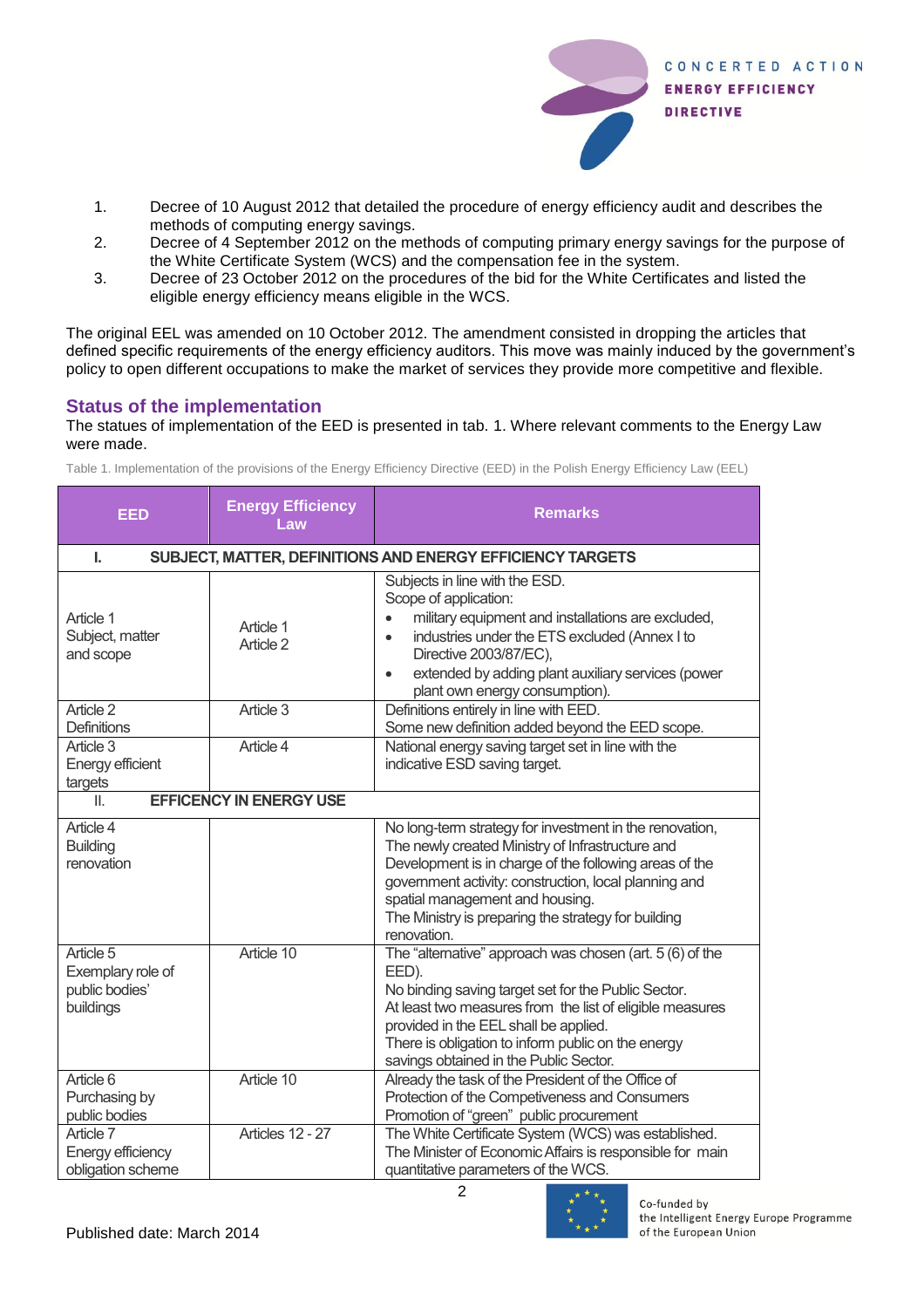

| <b>EED</b>                                                                  | <b>Energy Efficiency</b><br>Law                                                                                         | <b>Remarks</b>                                                                                                                                                                                                                                                                                                                                                            |  |  |
|-----------------------------------------------------------------------------|-------------------------------------------------------------------------------------------------------------------------|---------------------------------------------------------------------------------------------------------------------------------------------------------------------------------------------------------------------------------------------------------------------------------------------------------------------------------------------------------------------------|--|--|
|                                                                             |                                                                                                                         | President of the Regulatory Office responsible for<br>administrative of the auctions for WC.<br>No other policy measure envisaged (as listed in art. 7<br>$(6)$ EED).<br>First auction on WC was carried out in 2013.<br>Modification of the WCS is planned to make it more<br>flexible.                                                                                  |  |  |
| Article 8<br>Energy audits and<br>energy<br>management<br>systems           | Article 28<br>(Articles 29 - 34<br>deleted)                                                                             | Rules of preparation of energy efficiency audits are<br>outlined in a very general way.<br>Detailed rules provided in the decrees following from the<br>EEL.<br>Original specific requirements for energy auditors and<br>trainings of energy efficiency auditors deleted.                                                                                                |  |  |
| Article 9<br>Metering                                                       | Already implement<br>in the EL                                                                                          | Already partly implemented in the Energy Law.<br>Smart Metering activities intensified in Poland,<br>especially in electric sector; gas sector is lagging                                                                                                                                                                                                                 |  |  |
| Article 10<br><b>Billing information</b>                                    | Already<br>implemented in the<br>Energy Law                                                                             | Active participation and support from the President of<br>the Energy Authority                                                                                                                                                                                                                                                                                            |  |  |
| Article 11<br>Costs of access<br>to metering and<br>billing information     | Already<br>implemented in the<br><b>Energy Law</b><br>Article 14, para. 4                                               | Active participation and support from the President of<br>the Energy Authority.                                                                                                                                                                                                                                                                                           |  |  |
| Article 12<br>Consumer<br>information and<br>empowering<br>programme        | No implementation<br>necessary                                                                                          | Obligatory audits in the White Certificates System (for<br>large savings)                                                                                                                                                                                                                                                                                                 |  |  |
| Article 13<br><b>Penalties</b>                                              | No implementation<br>necessary                                                                                          | Penalties for not meeting the requirements imposed by<br>the WCS only (art. 35 EEL).                                                                                                                                                                                                                                                                                      |  |  |
| <b>EFFICIENCY IN POWER SUPPLY</b><br>Ш.                                     |                                                                                                                         |                                                                                                                                                                                                                                                                                                                                                                           |  |  |
| Article 14<br>Promotion of<br>efficiency in<br>heating and<br>cooling       | Already partly<br>implemented in the<br><b>Energy Law</b>                                                               | There is a system for supporting high-efficient<br>cogeneration - "red" certificates for all fuels except gas,<br>and "yellow" certificates for gas. Preparation of the<br>heat/cool map will be outsourced and completed in<br>2014.<br>The methodology that will be adopted will be in line with<br>the general rules provided in art. 14 and Annex VIII of<br>the EED. |  |  |
| Article 15<br>Energy<br>transformation,<br>transmission and<br>distribution | Already<br>implemented in the<br>Energy Law for<br>electricity<br>(2009/72/EC) and<br>gas (2009/73/WE)<br>requirements. | There is a guarantee for transmission and distribution<br>from high-efficiency cogeneration.<br>There is a guaranteed access to the grid of electricity<br>from high-efficiency cogeneration.                                                                                                                                                                             |  |  |
| <b>HORIZONTAL PROVISIONS</b><br>IV.                                         |                                                                                                                         |                                                                                                                                                                                                                                                                                                                                                                           |  |  |
| Article 16<br>Availability of<br>qualification,                             | No implementation<br>necessary                                                                                          | No qualification, accreditation and certification schemes<br>planned.<br>No specific professional requirements for energy                                                                                                                                                                                                                                                 |  |  |



Co-funded by<br>the Intelligent Energy Europe Programme<br>of the European Union